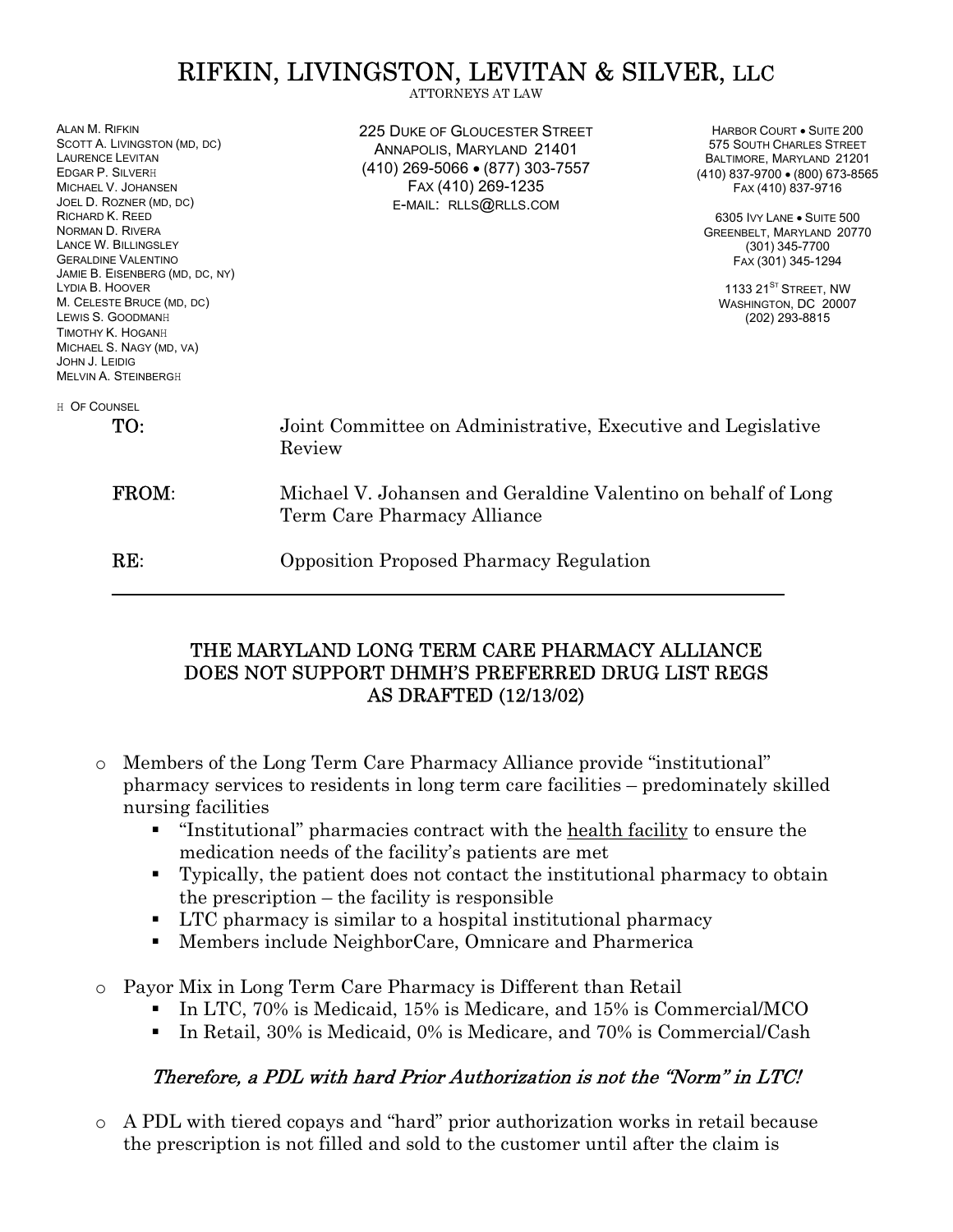submitted to the payor and approved. Retail is a prospective claims adjudication system – and the customer can make choices prior to purchase.

# VS

A PDL with a "hard" prior authorization process does not work in LTC –

- Claims are made primarily "retrospectively" at the end of the month
- The Facility is responsible for patient care and demands the prescribed drug
- Many drugs are dispensed from within the facility within hours (or minutes) from the time the prescription is written
- Residents in a nursing home are by definition the some of the most frail and dependent patients in the health care system
- Residents may not be capable of advocating on their own behalf for the higher priced brand name drug prescribed by the provider
- o Maryland's Medicaid Eligibility System in LTC is Not Real Time the nursing home industry has raised repeatedly the existing problems with Medicaid eligibility – residents may be in a pending Medicaid status for months before eligibility (including retroactive eligibility) is granted
	- During the pending status, the State pharmacy payment system rejects all claims (in fact, the Department asked LTC pharmacies to stop submitting pharmacy claims for pending Medicaid residents in the monthly batch billings)
	- At any one time, it is estimated that 10-20% of all LTC pharmacy claims can be related to residents with pending Medicaid status
	- DHMH's proposed PDL and prior authorization system will not work in this environment

# AN ACCEPTABLE ALTERNATIVE:

- The LTC Pharmacy Alliance met many times with DHMH to develop an integrated, quality focused pharmacy management system designed to reduce pharmacy and other health care costs
	- Consultant pharmacists already make recommendations to prescribers asking them to utilize less expensive, medically appropriate brand name drugs – in fact, often the prescriber agrees
	- Most of these recommendations come after the initial prescription therapy is ordered and dispensed – but each recommendation is based on a patient specific chart review – not a State regulation
	- The Alliance proposed a new program to increase the acceptance rate of consultant pharmacist recommendations through increased cooperation of the nursing facility, the prescribers, and the LTC pharmacies